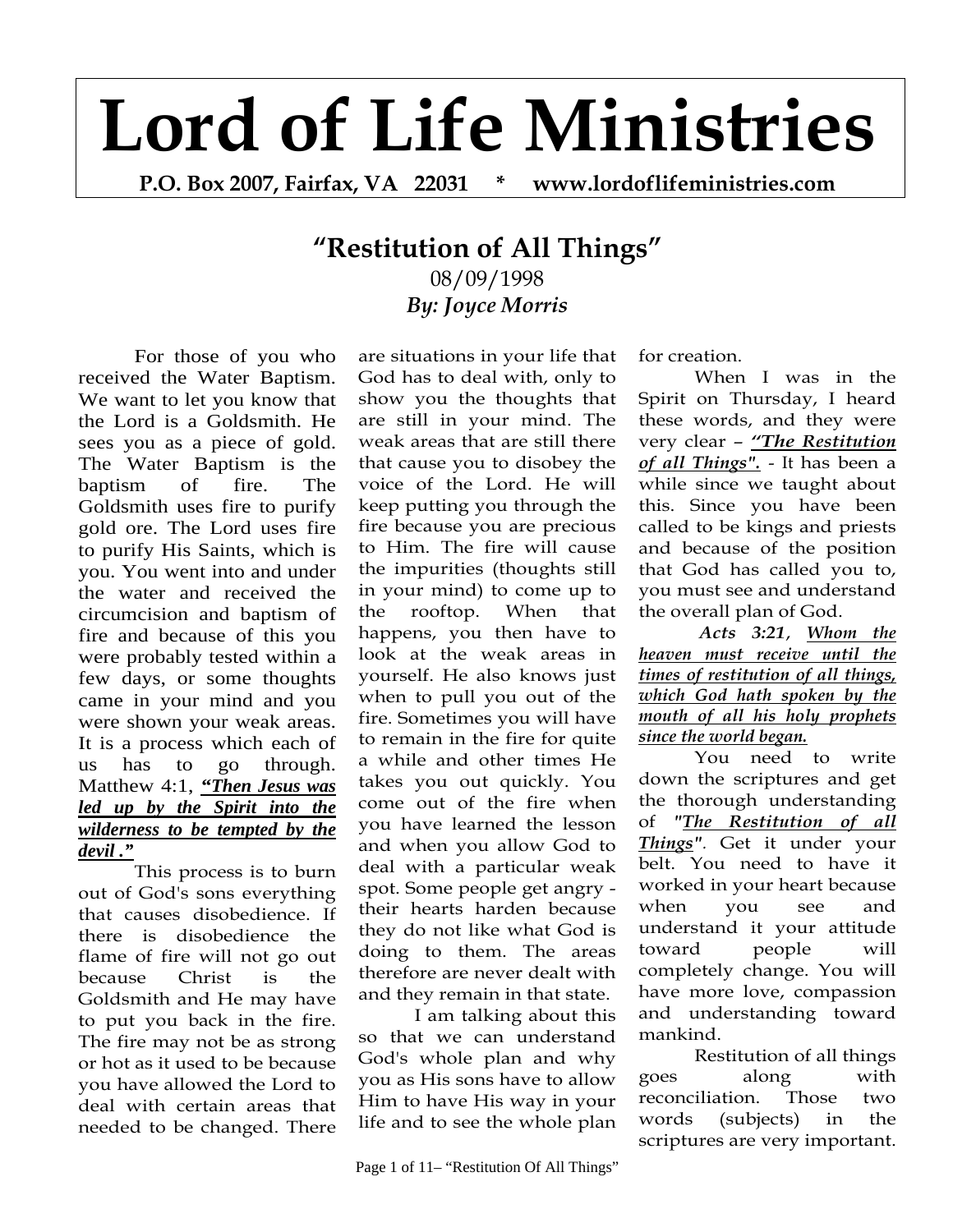Restitution of all Things means that everything that came out of God and everything that God created will be restored back into Him, into that former state. Restitution means to return to the former state. The state that all things were in, before the fall of man. That is good news. Restitution of all things means that when everything is back to its former state, there will be no more death, no more carnal mind, no more rebellion, and no more disobedience. Death will not even exist. Restitution of all things means that everything will go back to its former state. The former state which was before Adam which means everything has to go back to God. In order to bring everything back; God has to become *"All in All"* in every area of your life. He is already All but not all in every area of your life. God will become *"All in All"* **i**n every human being. There will be nothing in any individual that is not like Christ. This will be so because when the Father is finished with His plan every individual will have the image of Christ and will look like Jesus. Each will have the complete nature of Christ and will be totally in the Father.

To restore back means to bring them totally back to that oneness where they will be completely one with God and they will never walk out of that oneness again.

This has to happen in His sons first. It has to take place in your life and in my life. That is why He is bringing you back to that former state when you become Spirit and you walk in the Spirit all the time. God is creating a second man Adam, the Spirit not the first man Adam that is the soul. This journey that you have been on with Christ (where you have been allowing Him to burn these things out of you) is to bring you back to whom you are, which is the Christ in you.

The next Word that came in my mind, really strong, was *RECONCILIATION.*  Some of you have not learned what reconciliation means, nor do you understand its full meaning or even know where it is in the Bible. You really need to know these things for your own sake and for the sake of others. Some one or perhaps many will ask you about this and you will need to be ready to share and explain.

We will teach you, and at the end of the teaching We will show you an order. God does have an order. He has a divine plan. This plan will happen. It is already in the making. This word reconciliation means, **it is settled.** It also means to **restore from the fallen state.**

 When Christ died on the cross He said, "*It is finished".* He said it because finished means settled. You cannot add anything to it. Finished means, it is done and taken care of. When Christ shed His blood on the cross for the whole world, He was saying all creation has been reconciled back to Me. That is

what He meant when He said, *"It is finished* every sinner, past, present and future has, in God's eyes, been reconciled. Read *Romans 5:10*, *"For if, when we were enemies, we were reconciled to God by the death of his Son, much more, being reconciled, we shall be saved by his life.* God looks to the sinner on the street, not as a sinner, but as one whose sins have been paid for. God doesn't see the sin. He doesn't even look at it. I am talking about a sinner, not a Christian who is saved. I am talking about people who have not been awakened and do not even know God. The difference between you and that sinner is that you woke up and he didn't. God woke you up but God has not yet awakened him. God sees the sinner reconciled. He sees that his debts are paid. He sees his sins covered by the blood of the Lamb. He sees the work already completed. That is why Jesus said*, "It is finished."* God sees the whole world reconciled even though it has not happened yet, in the natural. It is a process down through the ages. He sees things even as though they are not. He already knows that He is going to awaken that lost individual. It will either be fire on this side or fire on the other side that will wake him up. The purpose of the fire is to wake every individual up. Only God can wake that person up.

 The Word says that God caused all creation to be subject to vanity. R*om 8:20,*  "*For the creature was made*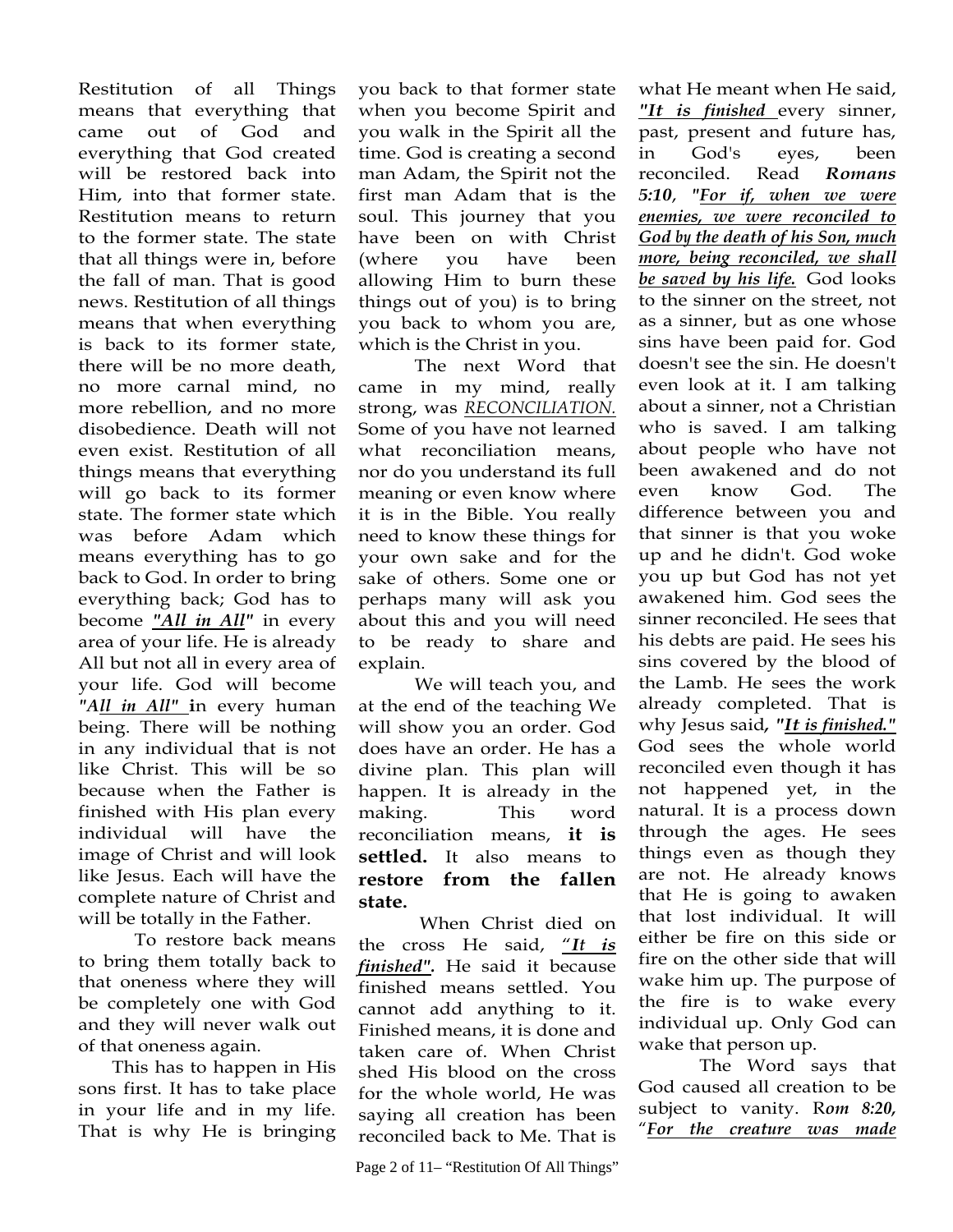### *subject to vanity, not willingly, but by reason of him who hath subjected the same in hope,"*

He caused every human being to be subject to the first man, Adam. He had no choice because it was in God's plan. Man is born in that fallen state, but Christ went to the cross to bring reconciliation and also so that all things would be totally brought back and restored. We do not see all things back to that former state. We still see death in the earth and rebellion and Adam (the flesh man) in the earth. God will become *"All in All"* because He has an order and a definite plan. **1Cor 15:28.** He will show you exactly how He is going to do it. You are the ambassadors of Christ. You have the ministry of reconciliation.

 Why do you think that the Lord is bringing so many people in the realm of the Spirit, to be brought back into harmony with God? They are in a fallen state in their mind. Therefore, God has to restore them back and bring them into harmony so that He might become *"All in All."*  They go right back into God. They came out of Him. They were with the Father before the foundation of the earth. Everything that we see was created by Him, created by His Son. **1Cor 15:26-28, John 1:3.** God's whole purpose is centered on His Son. There will never be anyone that will be above His Son. He will always be number One. Everyone who goes back into God will behave like Him and

have His complete divine nature. That is why everything is in a process. God sees everyone saved. When we go down the road and see an alcoholic who is obviously drunk, all we can see is his sin. You have to think of that person as clean. He is holy. He is unblameable. He is just being who he is. He cannot help it because he has been subject to the first man Adam. When you were out in the world and doing all kinds of things, God did not impute your sins. If He had, you wouldn't be here today. He did not blame you. That is why when Christ woke you up, He did not condemn you. He came to you in love. It was love that lifted you out of hell. **Rom 1:2, Eph 2:5.** The alcoholic is already in hell. You do not tell the alcoholic or any other sinner that he will never make it.

 The Church has looked at sinners the wrong way. God wants us to look at a sinner just the same way as He sees them. He sees them as beautiful. He sees Himself in hell because that man is a part of Him. He knows that this man, the alcoholic as an example, has a particular course to walk. There are things that he has to go through and there is a time. He is connected to his generations and maybe his generations rebelled against God, going from one sin to another. He may be carrying the sins of his forefathers. God looks beyond all of that because Christ died for his

Why do you think people come to us, in the invisible realm, when we are in the Spirit? Why do you think God is delivering the generations? It is because the blood was shed on the cross for the forefathers, down through many generations. They are ready to come in through Christ the Mediator. They have been in hell for so long but they see the love of God reaching out to them. It is a time of awakening. It is an appointed time for each individual. Everyone has an order. God has an order and a perfect time to wake an individual up. When you see that alcoholic you can know he is already saved. The church does not teach that, but as far as God is concerned his debts have already been paid on the cross. He just doesn't know it. If you love him where he is at and not condemn him with your thoughts he will hear what you have to say.

We have to look at the end result of every individual. The Lord looked at Peter, and beheld him and said, "*Thou art Simon." Peter, you have that nature in you of hate and anger but you will become a Rock."* He sees the end result. That is what we have to do in looking at others.

In **Colossians 1:15**, *"Who is the image of the invisible God, the firstborn of every creature."* So Christ created everything, He created the fowls of the air, the animal kingdom, mankind, things in the heavens, dominions, thrones,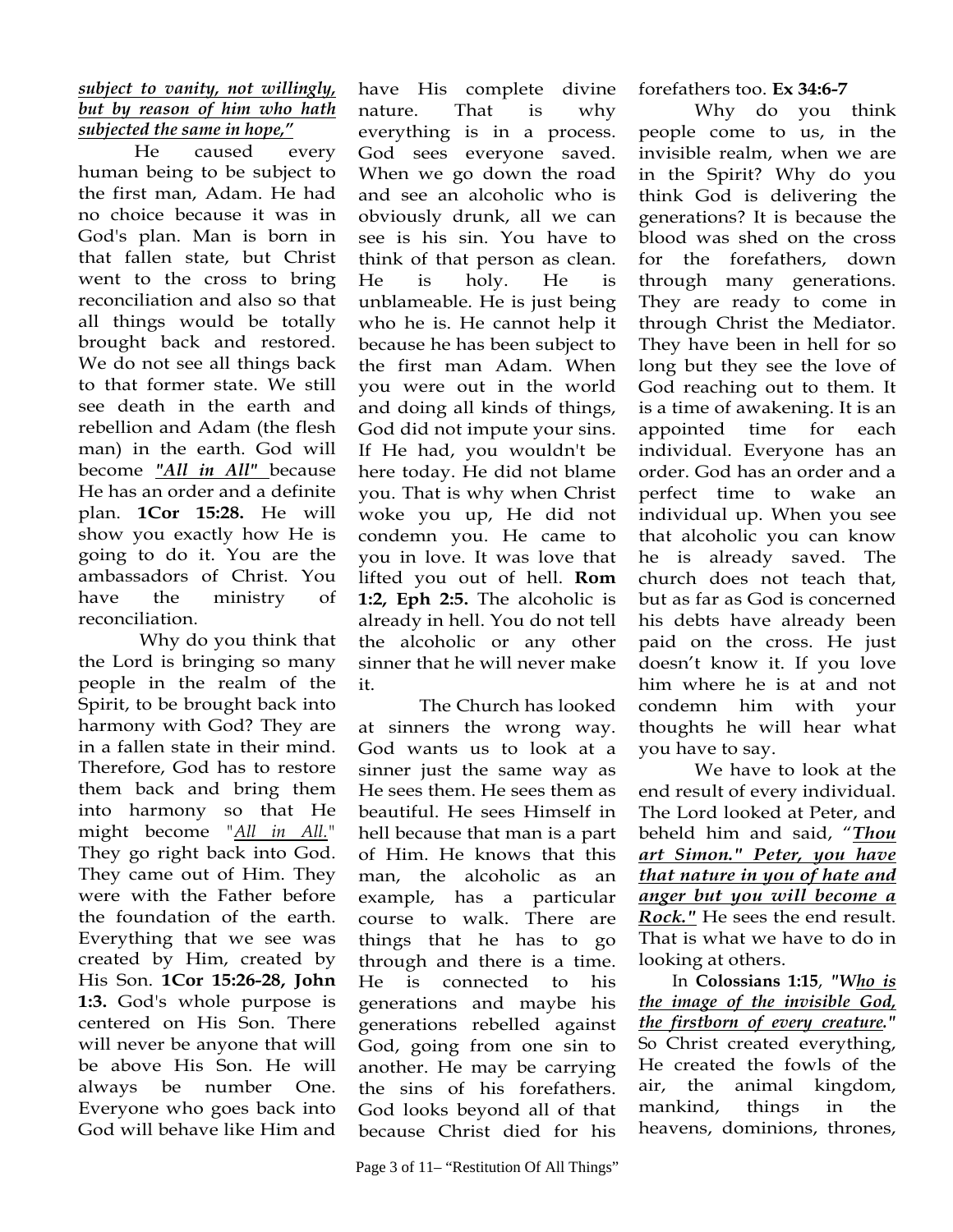and rulers, He created it all. **Verse 16**, *"For by Him were all things created, that are in heaven, and that are in earth, visible and invisible, whether they be thrones, or dominions, or principalities, or powers: all things were created* **by** *Him, and for Him." Verse 20, "And, having made peace through the blood of His cross,* **by** *Him to reconcile all things unto Himself by Him, I say, whether there be things in earth, or things in heaven."* 

When Jesus Christ died on the cross He knew that all things were reconciled back to Him. He knew it, He saw it. He understood it, that everything was reconciled back to Him. It says, *"Whether they be things in earth, or things in heaven."* He also saw all things brought back to its former state that it was in before the foundation of the earth. He could say, "**It** *is finished,"* because He saw it. He knew what God had accomplished on the cross through Him. The Word says that first He went into the lower parts of the earth. *lPeter 3:19,20, By which also he went and preached unto the spirits in prison; 20, Which sometime were disobedient, when once the longsuffering of God waited in the days of Noah, while the ark was a preparing, wherein few, that is, eight souls were saved by water.* He went into hell and the lower parts of man's mind and began to preach to those spirits that were lost in the time of Noah. When Jesus said, *"It* **is** *finished,"* He knew there were many people who were ready to be restored back to their former state. He knew

it was the beginning of the **restitution of all things.** That is why He had to go in to hell to get it started. By going into hell, means that He was talking about man's mind. He went into their minds and began to preach to them. He was preaching reconciliation. He was saying to every one of them, you are pardoned; you are forgiven, you are not condemned, your debts are paid for. I paid for them on the cross. Now you can come out of prison. He brought many people out with Him when He came out of the grave. **Mat 27:52,** *The tombs were opened, and many bodies of the saints who had fallen asleep were raised; 53, and coming out of the tombs after His resurrection they entered the holy city and appeared to many.* 

They were walking down the street, right in the middle of Jerusalem. But as the Word says, He had to go back to the Father. He told them not to touch Him because He did not want to come out of the realm that He was in. He did not want to become contaminated by the carnal minds of the flesh of man any more. He took it on the cross with Him. He had to walk among carnal people for three and a half years. He had to listen to their carnal minds. He had to listen to their disobedience and their rebellion. But when He came out of that other realm, He said, *"Touch me not."* Meaning He had already dealt with the carnality of man on the cross. He knew He had to go back to the Father. He did not want to come out of that realm that He had resurrected into. When He came out of that grave, He resurrected totally into another realm. He came out into another place and He was getting ready to go back to the realm that He had with the Father before the foundation of the earth. *John 20:17, Jesus saith unto her, Touch me not; for I am not yet ascended to* **my**  *Father: but I to* **my** *brethren, and say unto them, I ascend unto my Father, and your Father; and to my God, and your God".* Look at *Ephesians 4:8-10, "Wherefore He saith, when He ascended up on high, He led captivity captive, and gave gifts unto men." Verse* **9,** *"Now that He ascended what it is but that He also descended first into the lower parts of the earth?" Verse 10, if He that descended is the same also that ascended up far above all heavens, that he might fill all things".* It says that He was raised above every realm that ever existed. He was raised above all the heavens. He was above all the realms - that place that He was in before the foundation of the earth. It says that He might fill all things that every individual will be completely with the nature and the love of God and that He has to remain in that position that God has given Him on the throne as a high priest, an intercessor until every enemy has been placed underneath His feet. *Colossians 1:20 And, having made peace through the blood* **of H***is cross, by Him to reconcile all things unto Himself by Him, I say, whether there be things in earth, or things in heaven." Verse*  **21,** *and you, that were sometime alienated and enemies in your*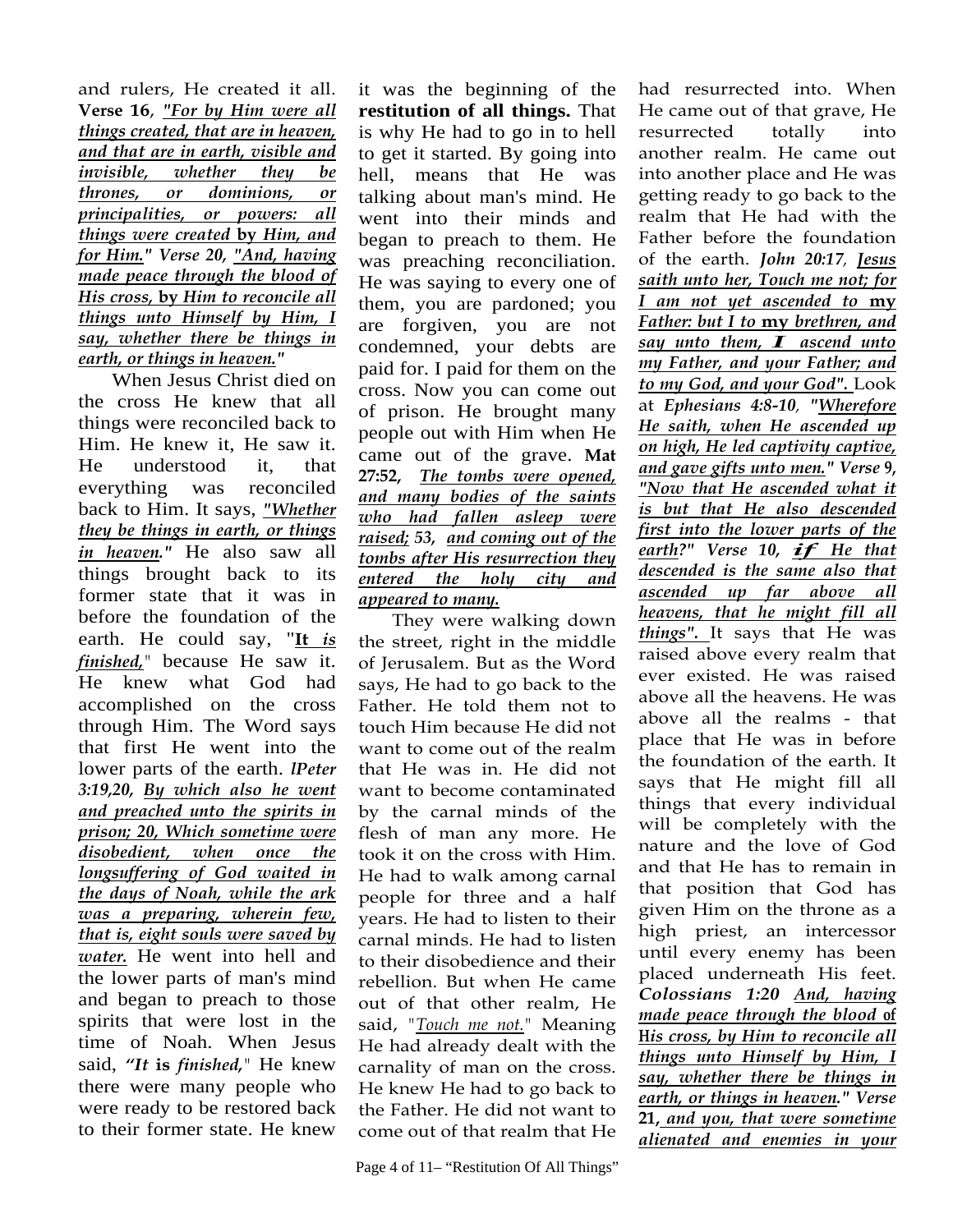*mind by wicked works, yet now hath he reconciled." Verse 22, in the body of his flesh through death, to present you holy and unblameable and unreproveable in his sight* **"**How is the sinner presented before God?" *Colossians* **1:22,** *"In the body of his flesh through death, to present you holy and unblaimable and unreproveable in his sight".* 

The church has said that you have to dress right, you have to clean up, and you have to quit your drinking. The drunkard cannot quit until God wakes him up. He can go to AA meetings but he is still Adam. He is still the first man Adam until God wakes him up and he is born again. God still looks at him and says that he is clean. We are saved by grace. That is why we cannot boast about it when we get saved. Testimonies take away from what Christ did on the cross.

You remember when some were anxious to give their testimony? There isn't any life in that. You are trying to take a little bit of credit when you give your testimony. Christ did it and no one else should get any credit. God did it through His Son. They are ONE - Father, Son and Holy Spirit. *Romans 5:10, for if when we were enemies, we were reconciled to God by the death* **of** *His Son, much more, being reconciled, we shall be saved by His life.* It talks about the first man Adam and what he did because of his disobedience. Look beyond that and see what Christ did and what God said would

happen. That it would bring in everyone because of what He did on the cross.

*Romans* **11:8,** *"According as it is written, God hath given them the spirit of slumber, eyes that they should not see, and ears. That they should not hear; unto this day."* See where the Lord put Israel into slumber. Israel put themselves into a slumber, but it was all in the plan of God. They went into a slumber because of their disobedience*. 1SamueI 15:23, "For rebellion is as the sin of witchcraft, and Stubbornness is as iniquity and idolatry. Because thou hast rejected the word of the LORD, He hath also rejected thee from being kin."* 

Remember the day, when the Lord brought out in the Spirit, that disobedience and stubbornness is as the spirit of witchcraft. Witchcraft will cause a void in the mind. Every time we disobey the Lord a void takes place in the mind. The void is the lies and the guilt that you hear in your head. These are all things that you wrestle with in your mind. God is trying to teach you that obedience is better than sacrifice.

Some people think that if they go to church on Sunday and do all the works, that they are all right and that they do not have to obey the Lord. That is not what God's Word says. It says it is better to be obedient than to sacrifice. If you continue to disobey the Lord, you go into a slumber. The slumber is a spiritual sleep and eventually it is a spiritual death and then

it gets a hold of the mind. God allows it. Everyone in this room has gone through that. Everyone here has disobeyed God at one time or another. The disobedience is to cause you to learn to be obedient through the things that you suffer. You learn through the suffering and you grow in the areas which you are trying to overcome. God does not want you to see them as a giant; He just wants you to understand that you are well and able to overcome through Christ because He overcame it for you on the cross. As you yield to Him and you depend and rely on Him you will learn how to overcome.

Some of you have had the water baptism and you have experienced temptation. The tempter is knocking on the door of God's sons right now. Satan knows that God will use His sons to bring reconciliation to the whole world. He knows that some of God's sons are already doing that. He goes about seeking whom he can devour. He wants to devour the effective ones. He wanted to kill Moses because Moses was going to be a deliver, a son. He wanted to kill the Son-Christ. Herod killed all the babies because he was trying to get to the Son. He did not want Him to be born. He knew that the kingdoms of the world would be dealt with. He is aiming for our weak areas hoping to get us off our goal and the narrow path. That is why you must be wise. You begin to use the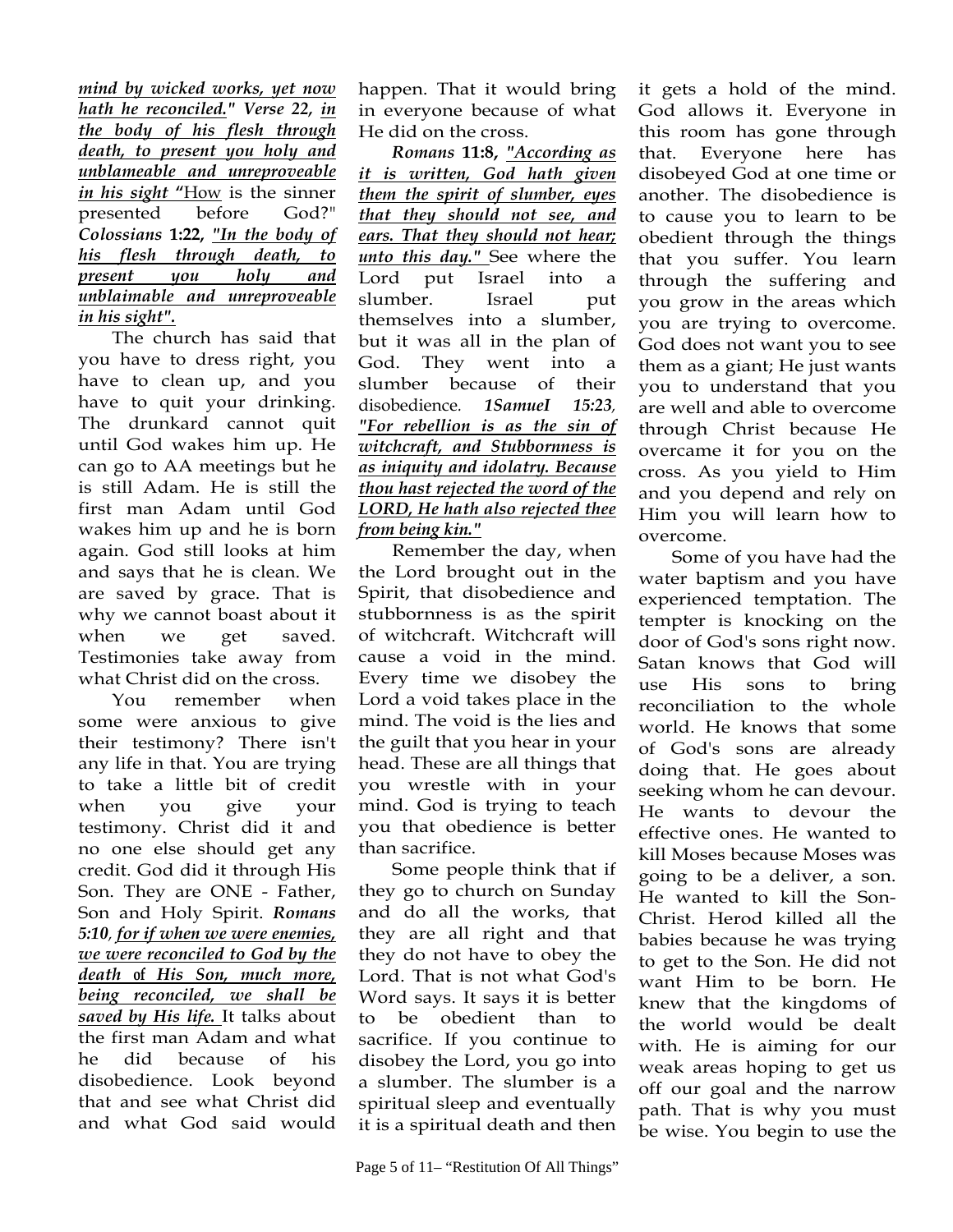wisdom of the Lord and you begin to understand the tactics of the enemy and how he works.

You can have a fantastic week in the Lord and experience the glory of the Lord, but then you are not surprised when something comes around the corner. You have to say to yourself, "I know who you are." You know it is the tempter and you run from that. I am talking to everyone of us. The hour is about to come upon us, of the **open manifestation of the Sons of God.**

Adam had been in that position of bearing the glory of God and the serpent came to the woman, (Which is the soul). He comes to your soul by coming to your mind. He comes to the weak thoughts in your mind.

God allows him to come because he is the Sifter. God will keep allowing this until all is sifted out of you that is not like Him. The temptation takes hold when you yield to it. You are drawn away by the lust of your own flesh. You need to understand how he works. Satan comes as an angel of light. He does not come looking ugly. God has called us to walk in the Spirit. Jesus said to Peter, "I *am going to turn you over to Satan to be sifted."* 

I got very upset when I learned that God created situations like that. I could not understand why God would do that. I asked Him why. He said, "The serpent can only crawl on his belly on the ground all the days of his

life." The serpent is people with the serpent nature, the Adam nature and not the nature of God. The serpent can only eat off of your flesh. He can only feed on thoughts that are not Christ like. When you stay on the highway of holiness, he is not there. When you walk in the Spirit, he is not there. He cannot be there because he cannot eat on the mind of Christ. The highway is the mind of Christ. The lion is in the low places. He is the earthman and the belly is the appetite of the flesh. If there is no more flesh in you then he has nothing more to eat in you. **Gal 5:16,** *But I say, walk by the Spirit, and you will not carry out the desire of the flesh.* **Phi 3:18,** *For many walk, of whom I often told you, and now tell you even weeping, that they are enemies of the cross of Christ***, Phi 3:19,** *whose end is destruction, whose god is their appetite, and whose glory is in their shame, who set their minds on earthly things.* 

When Jesus passed all the tests, he left Him. He never came back. This is for God's Sons where you will never be tempted or tested again. An overcomer is one who overcomes what tries to overcome them.

We all have things to overcome but we can overcome them through Christ as we look at things the way Joshua and Caleb did. They knew the Word and were well and able to overcome. They knew they could overcome, because of the promises of God. That is what we have got to get a

hold of.

Back to *Romans* **11:8**, The slumber was put upon Israel because of their disobedience. *"According~ as it is written. God hath given them the spirit of slumber, eyes that they should not see, and ears that they should not hear, unto this day." Verse* **11,**  *"I shall then, have them stumble that* **they should** *fall? God forbid; but rather through their fall salvation is come unto the Gentiles, for to provoke them to jealousy.* **"** 

The fall of Israel was all in the plan of God so that He might save the whole world. *Verse 15, "For if the casting away of them be the reconciling of the world, what shall the receiving of them be, but life from the dead?"* The whole entire house of Israel had been reconciled. We do not see them completely back into God yet but Christ reconciled them back on the cross.

The Word goes on and talks about them being cut off, then being grafted back in. The church sees it as Jews who are alive today, but here in the Bible it is talking about those who have even gone on the other side. *Verse 20, "Well, because of unbelief they were broken off, and thou standeth* **by**  *faith. Be not high minded but {ear" Verse* **21,** *"For if God spared not the natural branches, take heed lest He also spare not thee." Verse 22, "Behold therefore the goodness and severity of God: on them which fell, severly; but toward thee, goodness, if thou continue in His goodness: otherwise thou also shall be cut off"* (Meaning cut off from the lifeline.) That means you go right into the lake of fire. *Verse*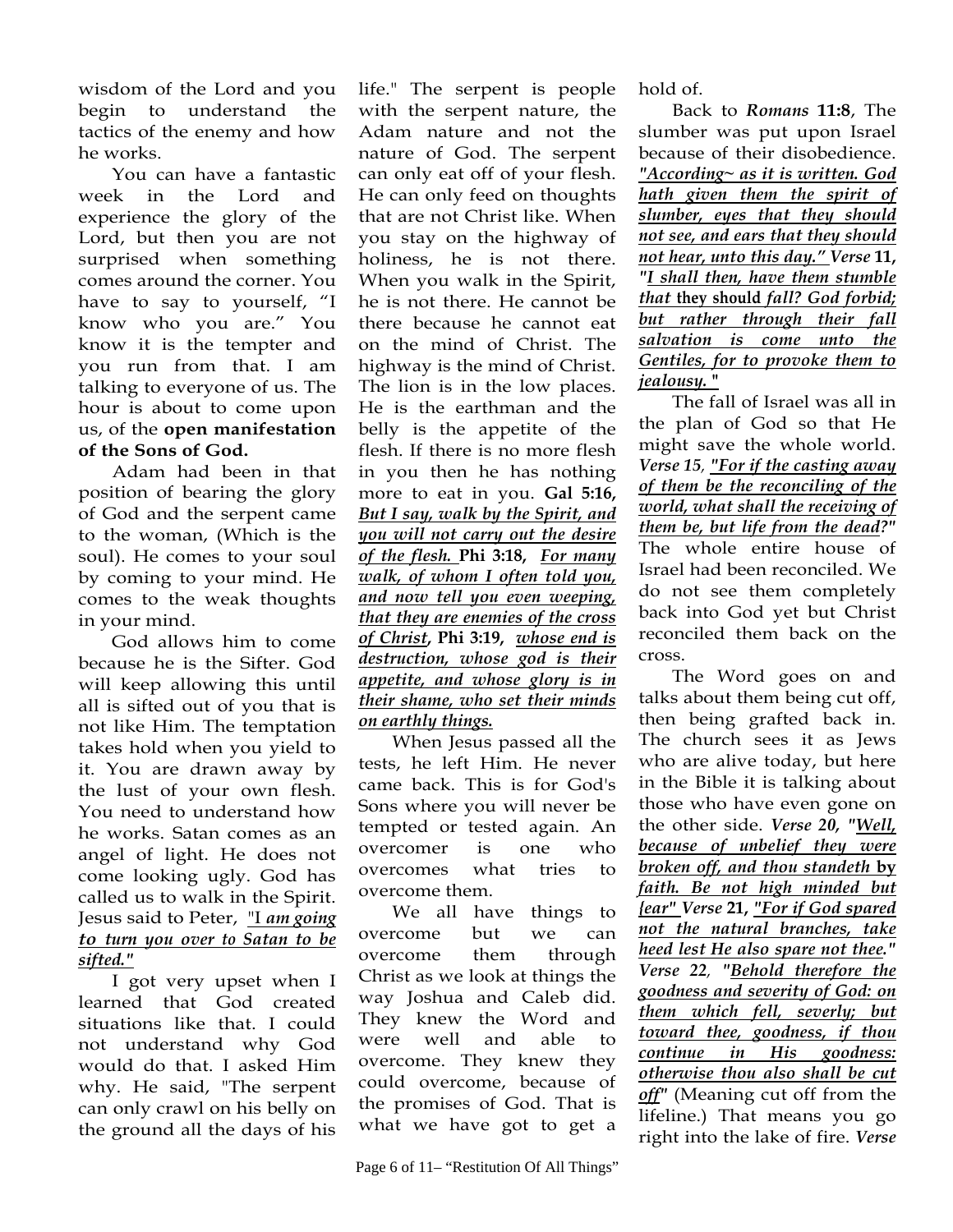# **23,** *"They also', if they abide not still in unbelief, shall be grafted in, for God is able to graft them in again."*

Paul was trying to say that he did not want you to be ignorant of this mystery. *"For I would not, brethren, that ye should be ignorant of this mystery, lest ye be wise in your own conceits; that blindness in part is happened to Israel, until the fullness of the Gentiles be come in. And so all Israel shall be saved; as it is written, "There shall come out of Zion the Deliverer, and shall turn away ungodliness from Jacob."* 

He is saying there will not be one who is not saved because He reconciled them on the cross. But they cannot be awakened until He does it. *Verse* **31**, *Even* **so** *have these also now not believed, that through your mercy they also' may obtain mercy. Verse* **32,** *"For God hath concluded them all in unbelief, that He might have mercy upon all."*

The Lord had to do what He did because an old order was being dealt with and He was issuing in a new covenant, whereby His mercy would endure for all generations, to all creation.

When Peter did not agree to minister to the Gentiles and called them heathens, God had to give Him a vision of a sheet that came out of the heavens. The white sheet was the blood of the Lamb that was shed on the cross, representing all of the righteousness of Christ. The white sheet was a representation of the four footed beast and all the

God spoke a most strange thing to Peter and said - *"call no man unclean".* God was saying the sinner out there does not know Me yet. He is clean because of what Christ did on the cross. See him already reconciled and his debts paid. If you look at the scripture in the New Testament it is for the church, the body of Christ. The corruption from their disobedience - they have known the way and they went astray. That is who the Lord is angry with. His anger is not against the sinner but it is those who know God. They are walking in doubt and unbelief and disobedience. That is who the Lord is upset with. Look at *Ephesians* and *Colossians*; they were dealing with the church that knew Christ. **2***Corinthians* **5:16,**  *"Wherefore henceforth know we no man after the flesh:"* I have to go within before I get any answers from the Lord and before any individual is dealt with because I cannot know them after the flesh. I have to go within and know them after the Spirit of the Lord. I cannot know them by what they do in the natural. I cannot look at them and judge them in the natural. I can know no man after the flesh even Jesus Christ. He is already resurrected so I do not know Him as being on the cross or as walking in the earth three and a half years, but I know Him as who He is

now, our resurrected savior.

If you have a ministry of reconciliation you can know no man after the flesh. To reconcile is to bring back into harmony. Many of God's people are out of harmony. As long as you know them after the flesh, you cannot get them back into that harmony. That is why we have to go within. We need to know what is causing that person to be doing what they are doing. Sometimes people question me and I just tell them that I do not have the answer until I go within and hear from God. You do not have the answer until you get the answer from Him. It is important to understand that. *2Corinthians 5:16, "Wherefore henceforth know we no man after the flesh: though we have known Christ after the flesh, yet now henceforth know we Him no more."* **Verse 18,** *And all things are of God, who hath reconciled us to Himself by Jesus Christ and hath given to us the ministry of reconciliation.* **"** 

The Lord wants you to understand that you have the ministry of reconciliation and we have to look at people in a different way. We have to look at them with the eyes of the Lord; look through His eyes. *Verse 20, Now then we all are ambassadors for Christ, as though God did beseech you by us; we pray you in Christ's stead, be ye reconciled to God." Verse*  **21,** *"For He hath made Him* **to** *be sin for us, who knew no sin, that we might be made the righteousness of God in Him."* I would like you to see that you have the ministry of reconciliation and the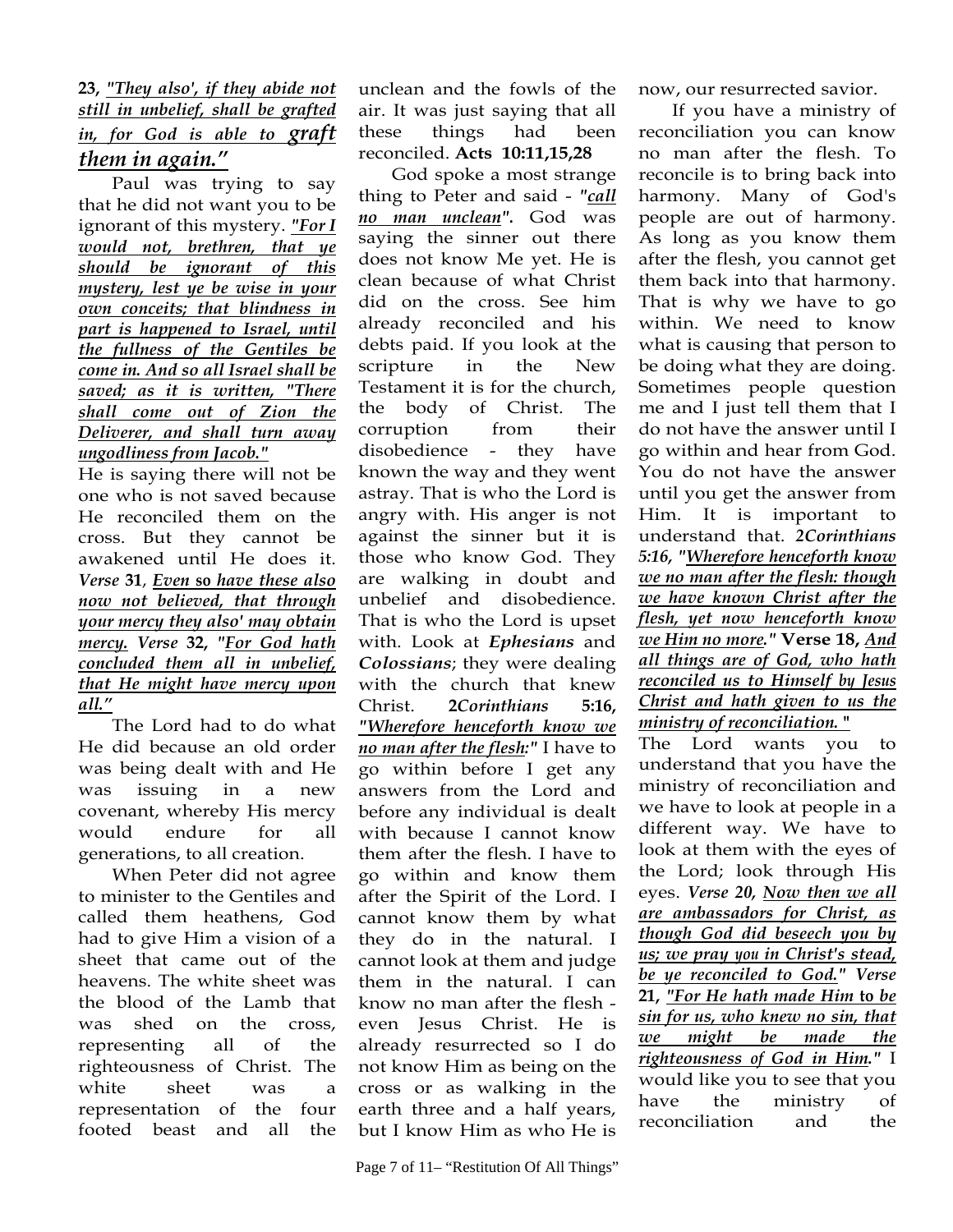ministry of remitting sins. You are the ambassadors of Christ. Let me explain what an ambassador is. In the natural, the United States of America has Ambassadors. They are in different nations in the world. The government of the United States of America is behind the Ambassadors. Those Ambassadors represent what the United States stands for, and what it is all about. In the Kingdom of God your position as an ambassador of Christ is that you are a representation of the Kingdom of God. Your actions, your lifestyle and everything that you do is to reflect the Kingdom of God. Every member of your body, after the Water Baptism, is supposed to be representing the Kingdom of God. Read Romans 6. Every member of your body must be yielded to righteousness for the glory of Christ. When you are among people you should hold your head up high in the Lord, understanding you are a king, priest and ambassador of Christ of the ministry of reconciliation. When you come in contact with people you do not look at their nationality, their color or race; but you look at them as Christ would.

You remember what Christ did on the cross; *"Father forgive them for they know not what they do.",*  therefore, there is no condemnation or judging. One could stand there and cuss and not know the Lord, but you stand there with the

compassion of the Lord and look beyond their behavior. Maybe that person would even come to the Lord because of your behavior of your actions because you are representing the Kingdom and you have the ministry of reconciliation. You may even have the opportunity later, after the person has come to the Lord, to say, "You are holy, you are unblameable, and your debts are paid."

Another good thing, because we have the ministry of reconciliation, all nations are here every weekend. When we are in the Spirit we are ministering reconciliation. You are literally ministering to all these people. Again, **reconciling means to bring back into harmony with God.** That is why nations come and they will keep on coming until there is not one lost. God does not see them lost but they are lost in their mind, their thinking.

*1Timothy 2:1, "I exhort therefore, that, first of all, supplications, prayers, intercessions, and giving of thanks, be made for all men;"*  (That is why we sit here; we are interceding for all men.) We are interceding to bring them back into harmony with God. God sees them already reconciled but they have not experienced it. It has to become real to them. They are reconciled because of what happened on the cross but they do not actually experience being reconciled until He wakes them up. That is the difference. Verse 2**, "***For kings and for all that are in*  *authority; that we may lead a quiet and peaceable life in all godliness and honesty."* Verse 3*, "For this is good and acceptable in the sight of God our Savior."*  Verse 4, *"Who will have all men*  **to** *be saved, and to come into the knowledge of the truth".* That means on both sides; people who have died and are on the other side and those who are earth bound and in hell. God has us here interceding so they can experience reconciliation. There is one God and one mediator between God and man.

The mediator is in you - Jesus Christ. He lives inside of you. He is the bridge. Verse 5*, "For there is one God and one mediator between God and man, the man Jesus Christ".* Verse 6, *"He gave Himself a ransom for all, to be testified in due time."* You need to get a hold of this teaching, these truths and have a right outlook. There is an order. God is working on His sons right now and He is doing a quick work. He is trying to get you to walk in newness of life all the time. There are three orders:

- 1. Christ the first fruit.
- 2. Christ that is coming.
- 3. The whole entire world.

This is the plan of God. This is how He is doing it. 1 Corinthians 15:20*, "But now is Christ risen from the dead, and become the first-fruits of them that slept."* **(Died)** Verse 21**,**  *"For since by man came death, by man came also the resurrection of the dead."* (Jesus made it possible that man could be resurrected). Verse 22, *"For in Adam all die even so in Christ*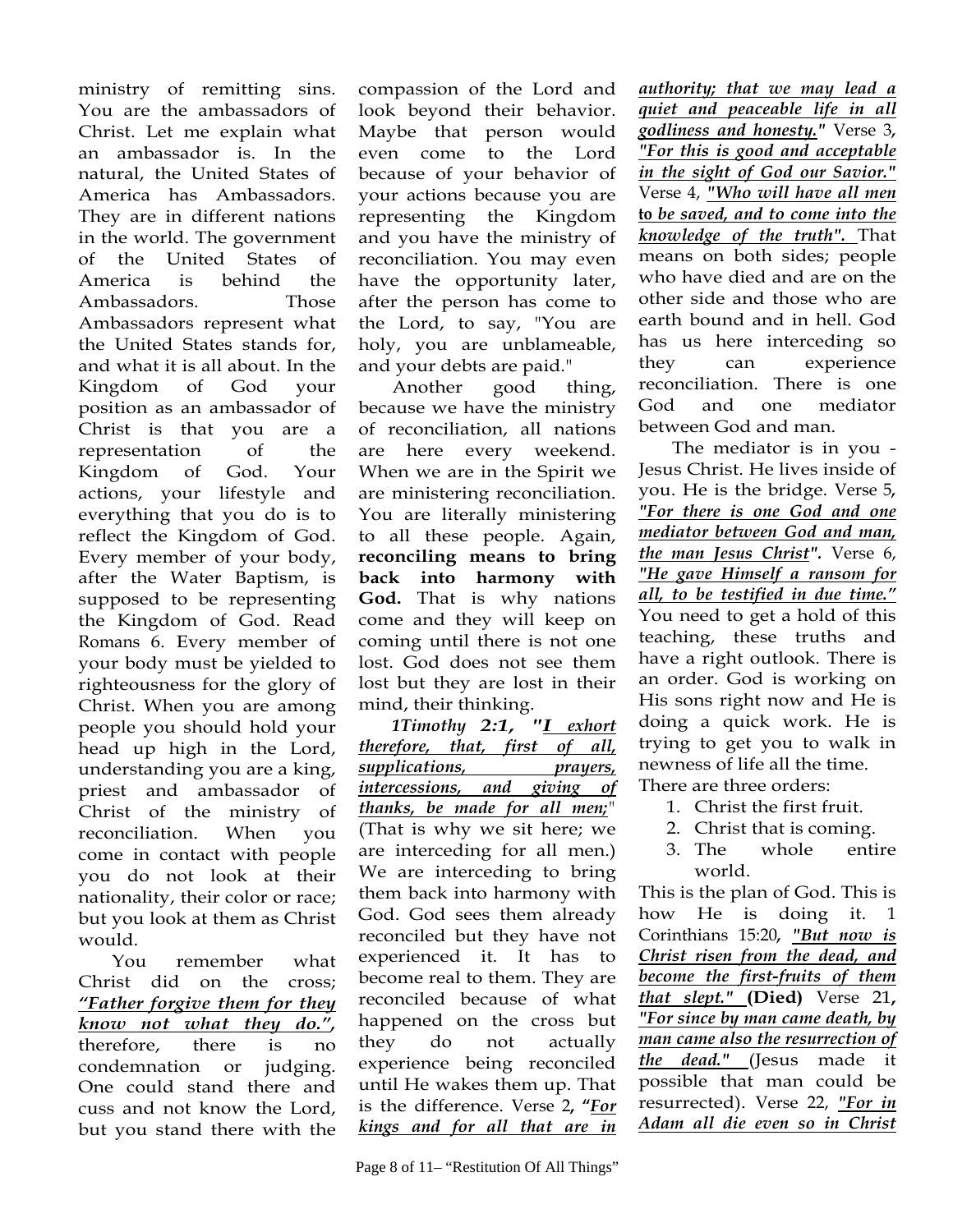*shall ALL be made alive."* (You see that ALL again. It is just jumping out of the Word here). Verse 23**,** *"But every man in his own order. Christ the first fruits."* (And this is the first order.) Verse 23, *"Afterwards they that are Christ's at His coming."* Further on, in this chapter it deals with the kingdoms and all the enemies. All the enemies have to be put under His feet. What you see is the whole world. There are three things going on there.

Now back to Christ the first fruit. God is bringing a company of people into the first fruits, meaning that they will bear the fruits of the Christ. The image, and the nature, of the Lord Jesus Christ. They have the fruits of the Spirit and are walking in love, joy and peace. They are those who do not worship the beast. They are the first-fruits company because they have been through the fire. They have allowed God to deal with every area of their life and they have the nature of Christ, the image of the Lord. They are the first who go back into God. I hope you hear that.

The first resurrection, are those who go completely back into God. The first resurrection is when everything that is in you that causes you, to come out of the Spirit, is dealt with. When you allow God to deal with everything in you that causes you to disobey God; He begins to cause those things to bow down to Him and He consumes them. When this is

accomplished you will never go out again. God is taking you through situations in your life so that you will see these things in you, which still need to be consumed. Eventually you will never go out of the Spirit again which will mean that you have entered fully into the totality of the resurrection of God. You will be in Him and He will be *all in all*. That is when He is in every part of you; your actions and behavior.

Page 9 of 11– "Restitution Of All Things" Revelation 20:6*, "Blessed is he who takes part in the first resurrection."* It is those who have been married to the Lord and their souls have been beheaded. Their desires are being cut off. Their will is cut off. There is only one will operating in them. Revelation 20:4*, "I saw thrones, and they sat upon them, and judgment was given unto them; and I saw the souls of them that were beheaded for the witness of Jesus, and for the Word of God, and which had not worshipped the beast, neither his image."* (That image is the carnal man, the ego and the pride of life.) *"Neither had received his mark upon their foreheads or on their hands. They lived and reigned with Christ a thousand years."* **Verse 5***,* **"The**  *rest of the dead lived not again until the thousand years were finished."* (There will be some who will have to wait until after the thousand years and after they have been tried and sifted by Satan again.) **Verse 6, "** *Blessed and holy is he that has part in the first resurrection on such the second death hath no power."* I used to think the second death was when I died and went by way of the grave.

The second death is not by the way of the grave. It is the lake of fire. You have entered into the first resurrection because the fire burned everything out of you. You let the fire of God burn everything out of you so therefore you will reign with Christ for a thousand years as kings and priests and you will be the fullness of His resurrection power and anointing and the fruits of the earth coming forth out into creation. **Revelation 21:7,** *"He that overcometh shall inherit all things."* (That is the promise to all overcomers) **"I** *will be his God and he shall be* **My** *son."*  **Verse 21:8,** *"But the fearful and unbelieving and the abominable and the murderers and* **the2** *fornicators and whoremongers and sorcerers and idolaters and all liars shall have their part in the lake* **of** *fire which burneth with fire and brimstone, which is the second death."*

That is very clear. The first death is where you are dead because of your trespasses and sins; walking in the course of this world until you experience God. You are dead to the old man by having gone through the fire. It is fire now or fire later. If you let God deal with these areas now then you will reign with Him. Those that do not, will not reign with Him. It is that simple. But ALL will go back to God.

Those who will not let God deal with certain areas may have to go on the other side and wait for a thousand years. That means remaining in the lake of fire for a thousand years. That is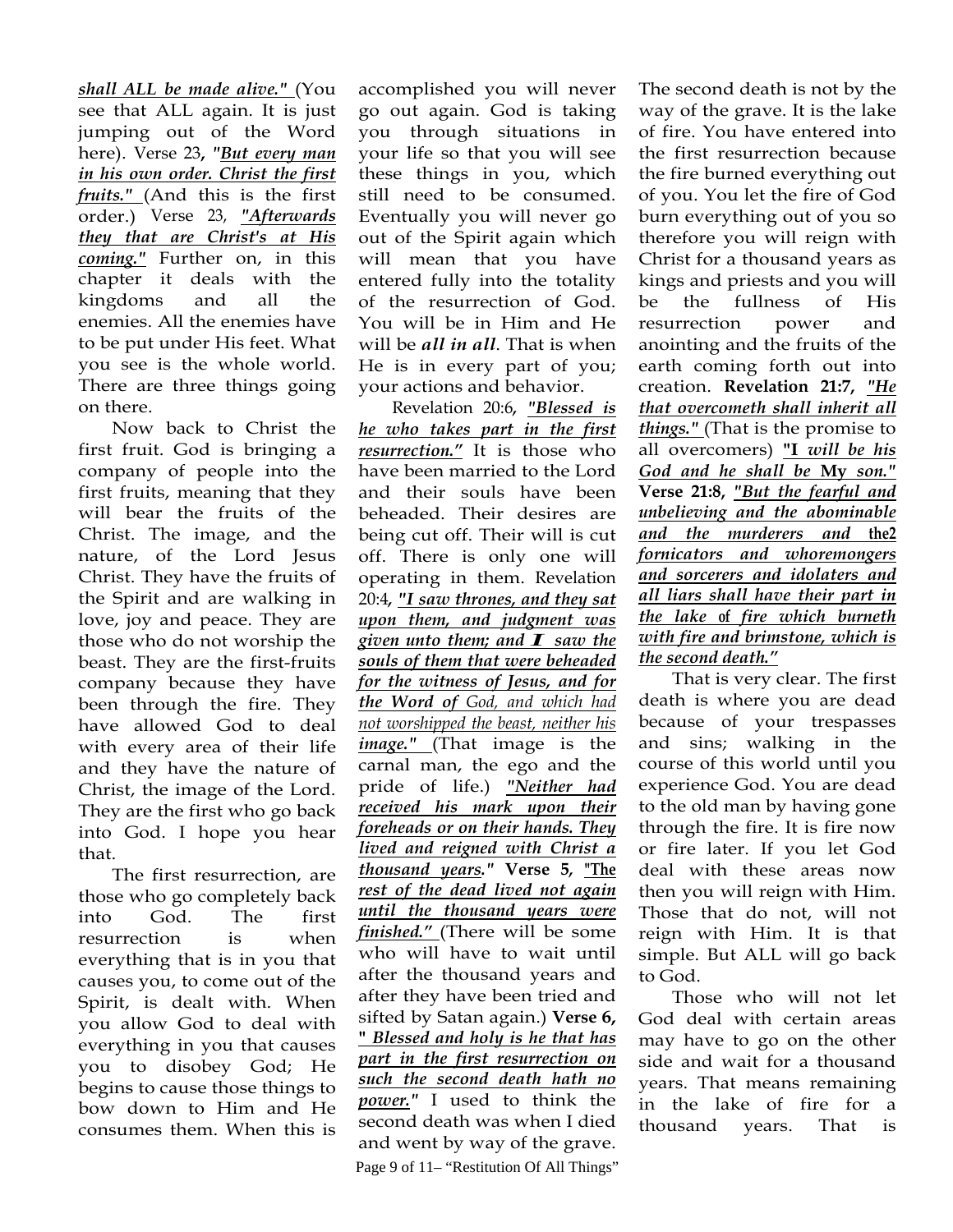something to think about. I want God to deal with me now. If we are fearful and in disbelief, than we are being disobedient. We disobey when we do not believe. It means we do not believe God and what He says.

God will be *"ALL in ALL."*  If we do not allow Him to become ALL, as His sons, on this side, we will miss it. Eventually He is going to become *"ALL in ALL"* in you anyway. One way or the other, but it will be a much longer process.

The first fruit company, are a people who enter into the resurrection life and do not have part in the second death because they have already had their part in it. They are dead to that Adam man and they let the fire of God consume what is not like Him.

## **1 Corinthians 15:23,** *"Every man in his own order, Christ the first fruits, afterward they that are Christ's at His coming."*

You will notice it is the sons of God who have more truth and understanding and knowledge and they have been hidden. These truths are for others to hear. He is working on the first fruit company. That is whom He is awakening in every area of the mind.

*1 Corinthians* **14:24,** *"Then cometh the end, when He shall have delivered up the Kingdom of God even the Father, when He shall have put down ALL rule and ALL authority and power."* (Meaning when He has totally put down the carnal mind, the Adam nature. *"For He must* 

## *reign till He hath put ALL enemies under His feet."*

Notice they are called a He now - which is the Manchild; the corporate company. It is already happening. God is dealing with His enemies in the heavens and in the earth and He is placing certain things under His feet.

**1 Corinthians 15:26***, "The last enemy that shall be destroyed is death."* (The carnal mind.) **Verse 27***, "For He has put ALL things under His feet. But when He saith ALL things are put under Him, it is manifest that He is accepted, which did put ALL things under Him."* **Verse 28***, "And when all things shall be subdued."* (Subdued means brought back to total submission and obedience.) *"Unto Him then shall the Son also Himself be subject unto Him that put ALL things under Him, that God may be ALL in ALL."* That becomes, *"the restitution of all things."* All things will be completely restored back to its full estate.

God is making His plan very clear and we are getting the whole picture here. I am very excited because of the time that we are in. He is trying to make us fully aware so that we understand what is going on in your life. Get a hold of it and do not lose it. He desires everyone in this room to be a part of the first resurrection or you would not be here and be considered as one of His sons. He has called each of you to be a part in the first resurrection. You are called to be a part of the first

fruits company God is dealing with every area of your life so that you will be completely bowed down. **Philippians 2:9,**  *"Wherefore God hath highly exalted Him, and given Him a name which* **is** *above every name."* **Verse 10***, "That at the name* **of** *Jesus, every knee should bow* **of** *things in heaven and things in earth, and things under the earth."* (That means to come into total submission to Christ.) **Verse 11***, "Every tongue should confess that Jesus Christ*  **is** *Lord,* **to** *the glory* **of** *God the Father."* (They cannot confess that Jesus Christ is Lord unless they are filled with the Holy Spirit) No man can confess that Jesus Christ is Lord unless he is filled with the Holy Spirit. That means every individual will be filled with the Holy Spirit and also the Lord will be Lord of their Life - not just Savior but Lord where by they are in total submission to Him. People who run from this word do not want their flesh to be dealt with. They turn their backs. We are to wink at their ignorance and just love them. If God does not get them now, He will get them later. They will, one day, have to come unto total submission. They will have to go through the fire.

Here is another scripture, which you may check out and study.

**Ephesians 1:1,** *I Paul, an apostle* **of** *Jesus Christ by the will*  **of** *God,* **to** *the saints which are at Ephesus, and* **to** *the faithful in Christ Jesus."* **Verse 2,** *Grace be*  **to** *you, and peace, from God our Father, and from the Lord Jesus*